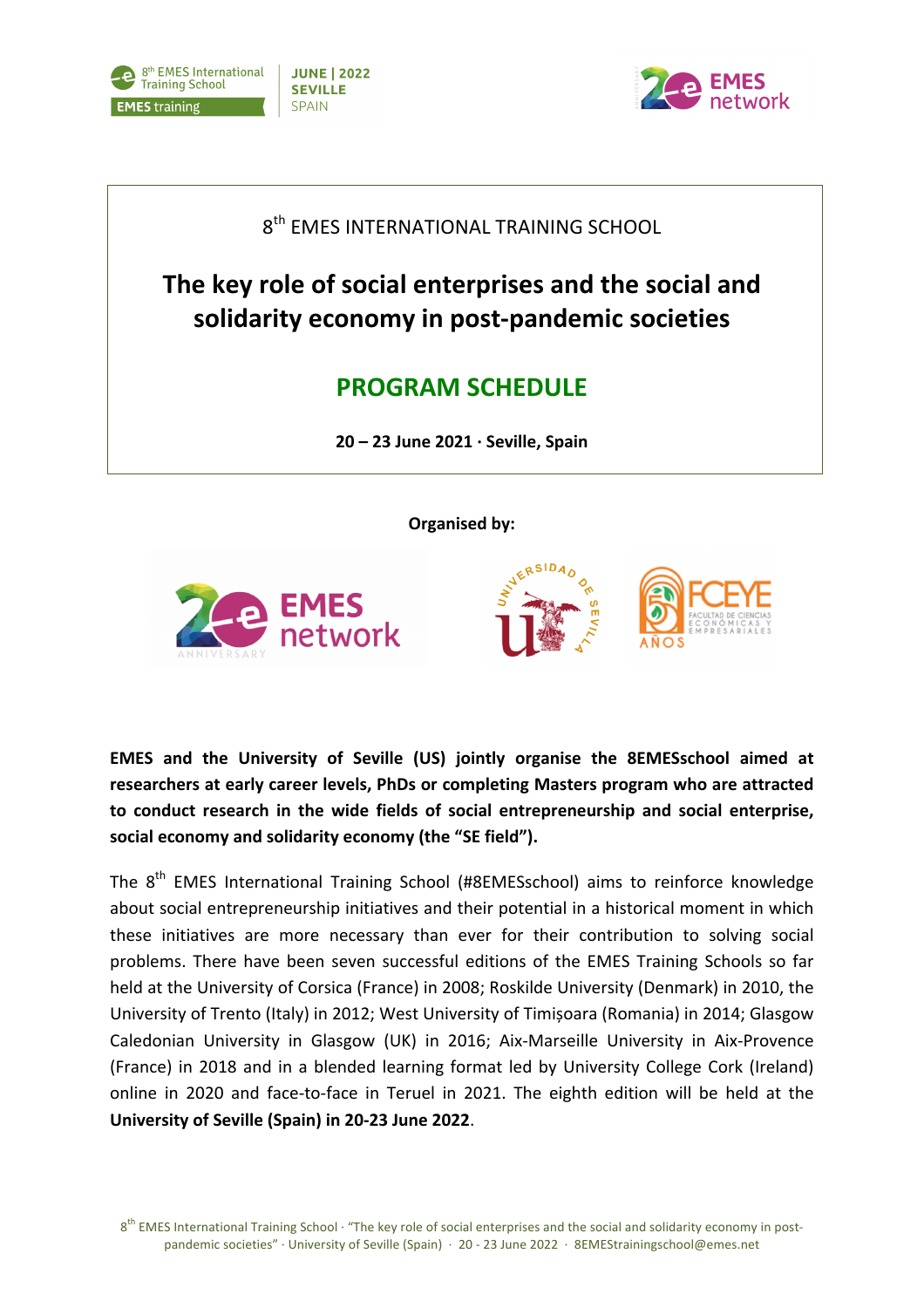



| Monday, June 20 <sup>th</sup>     |                                                                                                            |  |
|-----------------------------------|------------------------------------------------------------------------------------------------------------|--|
| <b>Afternoon</b><br>(Since 14:00) | Arrival and greetings of participants                                                                      |  |
| $15:00 - 15:30$                   | <b>Opening Session</b><br>Official welcoming<br>Presentation of the International Training School Dynamics |  |
| $15:30 - 16:30$                   | Introduction round – all participants                                                                      |  |
| $16:30 - 17:00$                   | Welcome cocktail and dinner                                                                                |  |
| $17:00 - 18:30$                   | PLENARY 1 – SSE in the pandemic times of COVID-19: What<br>now?<br><b>General Debate</b>                   |  |
| 19:00                             | Welcome cocktail                                                                                           |  |

| Tuesday, June 21st |                                                                  |                                                                   |
|--------------------|------------------------------------------------------------------|-------------------------------------------------------------------|
| $9:00 - 10:30$     | PLENARY 2 – SSE and digitalization<br><b>General Debate</b>      |                                                                   |
| $10:30 - 11:00$    | Coffee break                                                     |                                                                   |
| $11:00 - 13:00$    | PhDs (I) - Parallel work groups                                  | ECRs (I) - Publication strategies<br>workshop for ECIs            |
| $13:00 - 14:00$    | Lunch                                                            |                                                                   |
| $14:00 - 16:00$    | <b>WORKSHOP 1 – Publication seminar</b><br><b>General Debate</b> |                                                                   |
| $16:00 - 16:30$    | Coffee break                                                     |                                                                   |
| $16:30 - 18:30$    | PhDs (II) - Parallel work groups                                 | ECRs $(II)$ – Putting together a<br>comparative research proposal |
| 19:30 - 21:00      | Cultural visit (optional) and free dinner                        |                                                                   |

 $8<sup>th</sup>$  EMES International Training School  $\cdot$  "The key role of social enterprises and the social and solidarity economy in postpandemic societies" · University of Seville (Spain) · 20 - 23 June 2022 · 8EMEStrainingschool@emes.net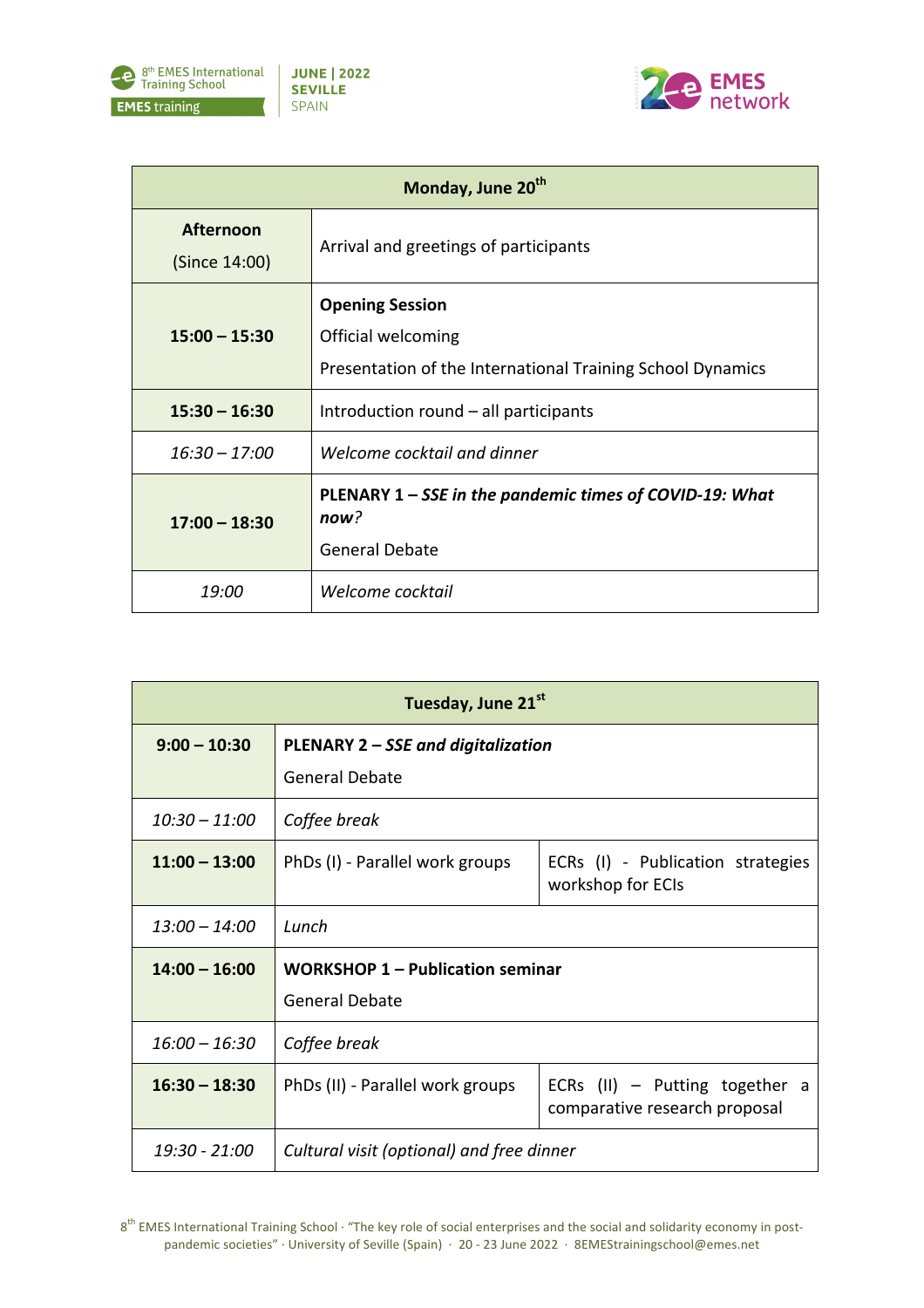



| Wednesday, June 22nd |                                                                                                                       |                                                                    |  |
|----------------------|-----------------------------------------------------------------------------------------------------------------------|--------------------------------------------------------------------|--|
| $9:00 - 10:30$       | PLENARY 3 - "Research beyond academia: Alternative careers for<br>young SSE researchers" Roundtable<br>General Debate |                                                                    |  |
| $10:30 - 11:00$      | Coffee Break                                                                                                          |                                                                    |  |
| $11:00 - 13:00$      | PhDs (III) - Parallel work groups                                                                                     | ECRs $(III)$ – Putting together a<br>comparative research proposal |  |
| $13:00 - 14:00$      | Lunch                                                                                                                 |                                                                    |  |
| $14:00 - 16:00$      | <b>WORKSHOP 2 - Methodologies for sustainability</b><br><b>General Debate</b>                                         |                                                                    |  |
| $16:00 - 16:30$      | Break (coffee)                                                                                                        |                                                                    |  |
| $16:30 - 18:30$      | PhDs (IV) - Parallel work groups                                                                                      | ECRs $(IV)$ – Putting together a<br>comparative research proposal  |  |
| 19:30-21:00          | Gala dinner and talent show                                                                                           |                                                                    |  |

| Thursday, June 24 <sup>th</sup> |                                                                                                              |  |
|---------------------------------|--------------------------------------------------------------------------------------------------------------|--|
| $09:30 - 11:00$                 | PLENARY 4 – SSE local context in Spain                                                                       |  |
|                                 | Participants: Local stakeholders                                                                             |  |
|                                 | General debate                                                                                               |  |
| $11:00 - 11:30$                 | Coffee Break                                                                                                 |  |
| $11:30 - 13:00$                 | CLOSING PLENARY 4 - "SSE as a research field: future lines of<br>research from multidiscipline perspectives" |  |
|                                 | <b>General Debate</b>                                                                                        |  |
|                                 | DIPLOMA CEREMONY AND COLLECTIVE EVALUATION OF THE<br><b>SUMMER SCHOOL</b>                                    |  |
| $13:00 - 14:00$                 | Take away lunch and end of the Training School activities                                                    |  |

 $8<sup>th</sup>$  EMES International Training School  $\cdot$  "The key role of social enterprises and the social and solidarity economy in postpandemic societies" · University of Seville (Spain) · 20 - 23 June 2022 · 8EMEStrainingschool@emes.net